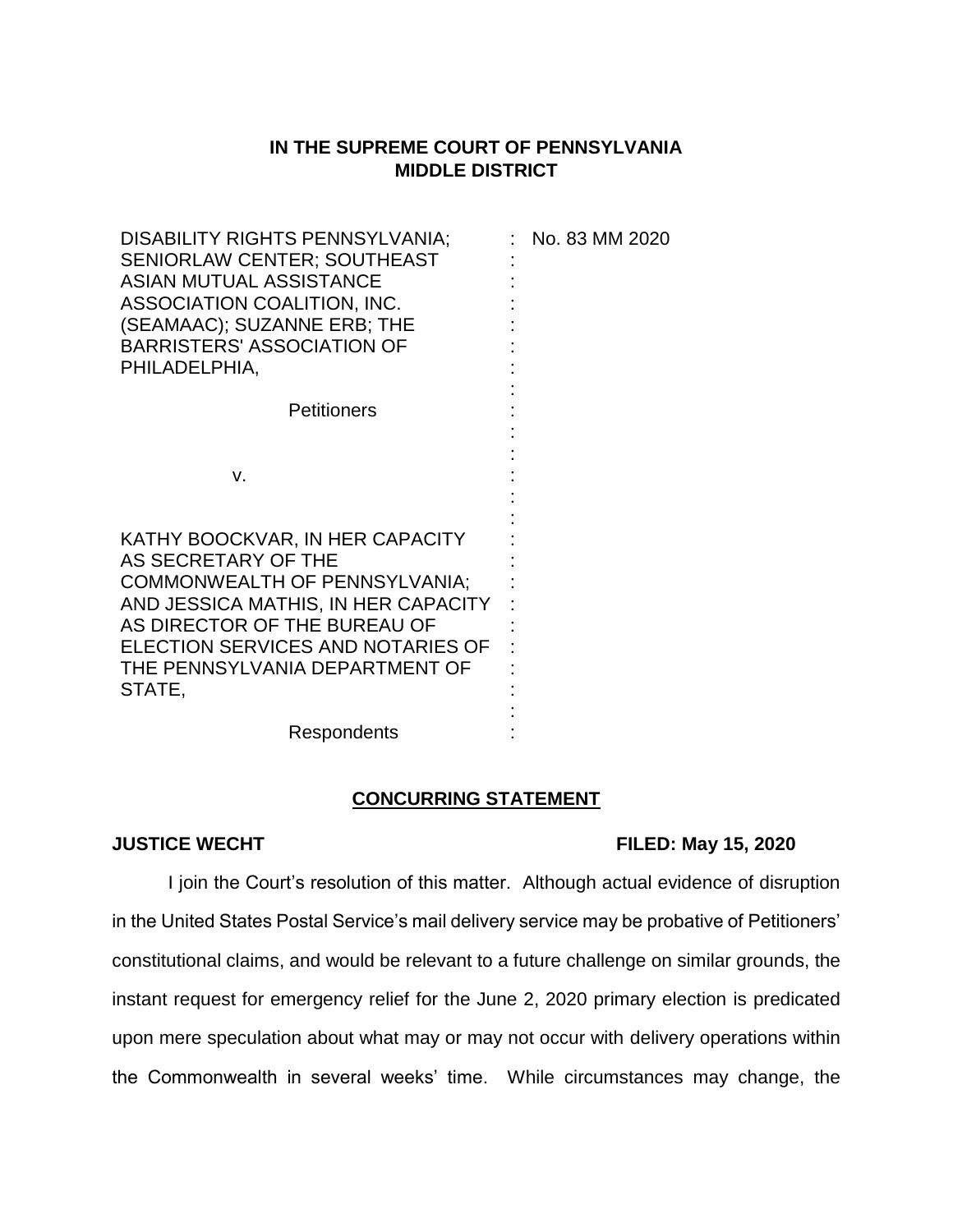possibility that votes may be suppressed due to late ballot delivery, as presently alleged, is too remote at this time to constitute a cognizable injury.

I write separately to express my skepticism that a single chamber of our bicameral legislature would have standing to intervene in an action of this nature. Pennsylvania Senate President *Pro Tempore* Joseph B. Scarnati, III, and Senate Majority Leader Jake Corman (collectively, "Senate Intervenors"), aver that they "have been duly authorized to act in this matter by each of the members of the Senate Republican Caucus, which constitutes a majority of the Senate as a whole." Motion to Intervene, 5/6/2020, at unpaginated 1. Speaker of the Pennsylvania House of Representatives Mike Turzai and House Majority Leader Bryan Cutler (collectively, "House Intervenors") similarly attest that 109 of the 203 members of the House have authorized their intervention. *See* Petition to Intervene, 5/12/2020, at 1. Although both chambers' intervenors reiterate those apparent authorizations in their proposed preliminary objections and memoranda of law, they cite no formal enactment by the House or Senate purporting to authorize such interventions. That deficiency alone strikes me as problematic. Moreover, I am not confident that a formal enactment would be dispositive as to whether they have standing to intervene in the first place.

It is beyond dispute that "a State has standing to defend the constitutionality of its statute[s]." *Diamond v. Charles*, 476 U.S. 54, 62 (1986). And the Commonwealth has chosen to defend the instant mail voting statute by way of advocacy from the Department of State. But our Rules of Civil Procedure also pertinently provide that, "[a]t any time during the pendency of an action, a person not a party thereto shall be permitted to intervene therein" if: "(3) such person could have joined as an original party in the action or could have been joined therein; or (4) the determination of such action may affect any legally enforceable interest of such person whether or not such person may be bound by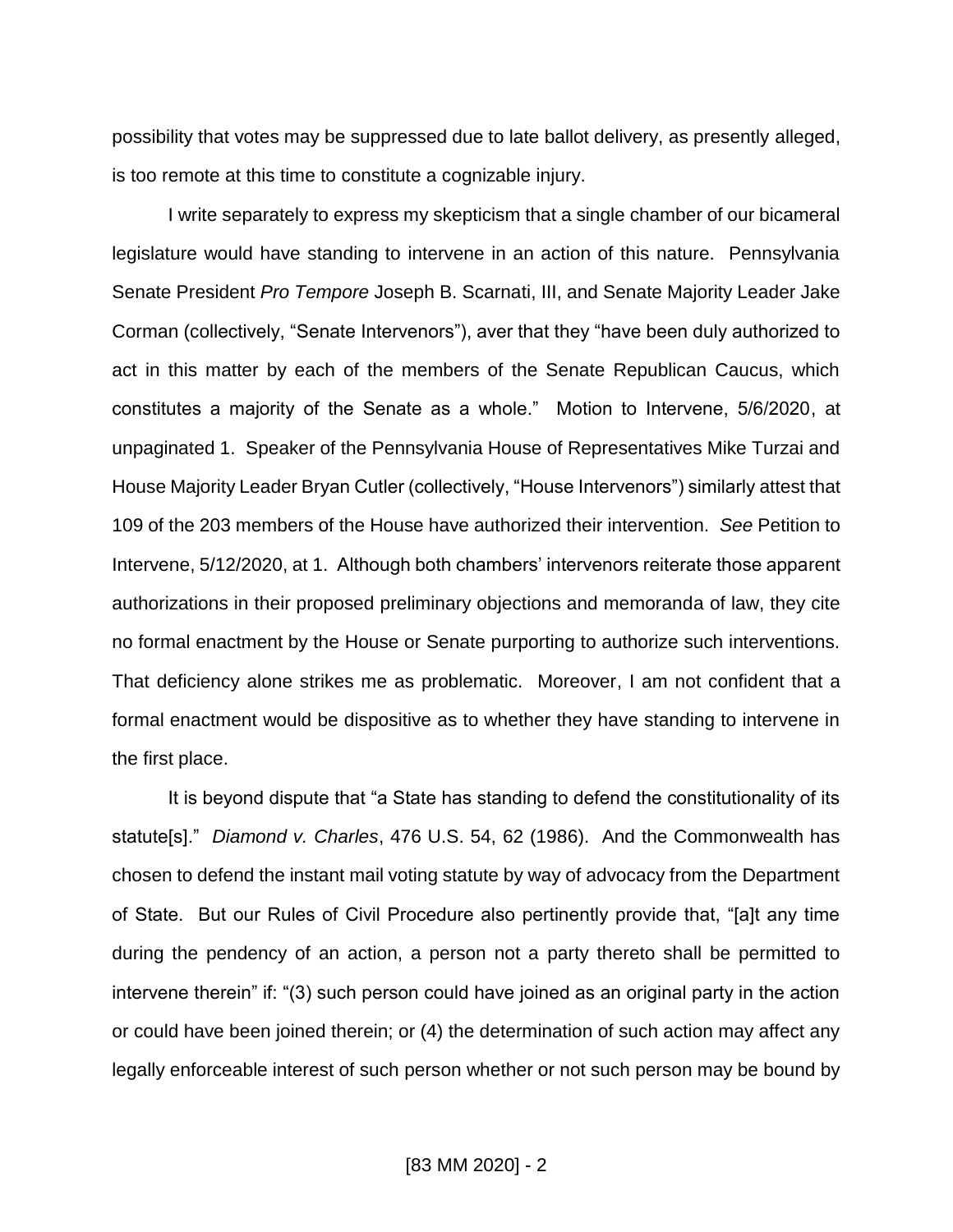a judgment in the action." Pa.R.C.P. 2327(3)-(4).<sup>1</sup> Whether the House and Senate Intervenors have satisfied either of those criteria determines their eligibility to intervene.

This Court has examined at length the history of legislative standing, most recently in *Markham v. Wolf*, 136 A.3d 134 (Pa. 2016). There we recognized that members of the General Assembly, *qua* legislators, have standing to litigate in their official capacity "only in limited circumstances." Id. at 145.

Standing exists only when a legislator's direct and substantial interest in his or her ability to participate in the voting process is negatively impacted, or when he or she has suffered a concrete impairment or deprivation of an official power or authority to act as a legislator . . . . These are injuries personal to the legislator, as a legislator. By contrast, a legislator lacks standing where he or she has an indirect and less substantial interest in conduct outside the legislative forum which is unrelated to the voting or approval process, and akin to a general grievance about the correctness of governmental conduct, resulting in the standing requirement being unsatisfied.

*Id.* (citing *Fumo v City of Phila.*, 972 A.2d 487 (Pa. 2009); *Wilt v. Beal*, 363 A.2d 876 (Pa. Cmwlth. 1976) (*en banc*)) (cleaned up). 2 But *Markham*'s thorough explication of the limits of legislators' standing need not be belabored here, because the House and Senate

 $\overline{a}$ 

<sup>&</sup>lt;sup>1</sup> The remainder of Rule 2327 permits intervention where " $(1)$  the entry of a judgment in such action or the satisfaction of such judgment will impose any liability upon such person to indemnify in whole or in part the party against whom judgment may be entered;" and where "(2) such person is so situated as to be adversely affected by a distribution or other disposition of property in the custody of the court or of an officer thereof." Pa.R.C.P. 2327(1)-(2). Because the underlying action involves neither the imposition of liability nor the disposition of property, these provisions plainly are inapplicable.

 $2 \times 7$  To the extent that this Court has agreed that individual legislators have standing to bring or join suits, those circumstances largely have been confined to *quo warranto* actions challenging the validity of certain appointments made by the Governor allegedly without the Senate's consent. In those cases, standing derived from the individual right of each Senator to vote to confirm or reject nominees. *See, e.g.*, *Zemprelli v. Daniels*, 436 A.2d 1165 (Pa. 1981); *Stroup v. Kapleau*, 313 A.2d 237 (Pa. 1973); *cf. Frame v. Sutherland*, 327 A.2d 623 (Pa. 1974) (assuming, but not deciding explicitly, that three members of the Senate could bring a suit related to the Governor's appointment powers).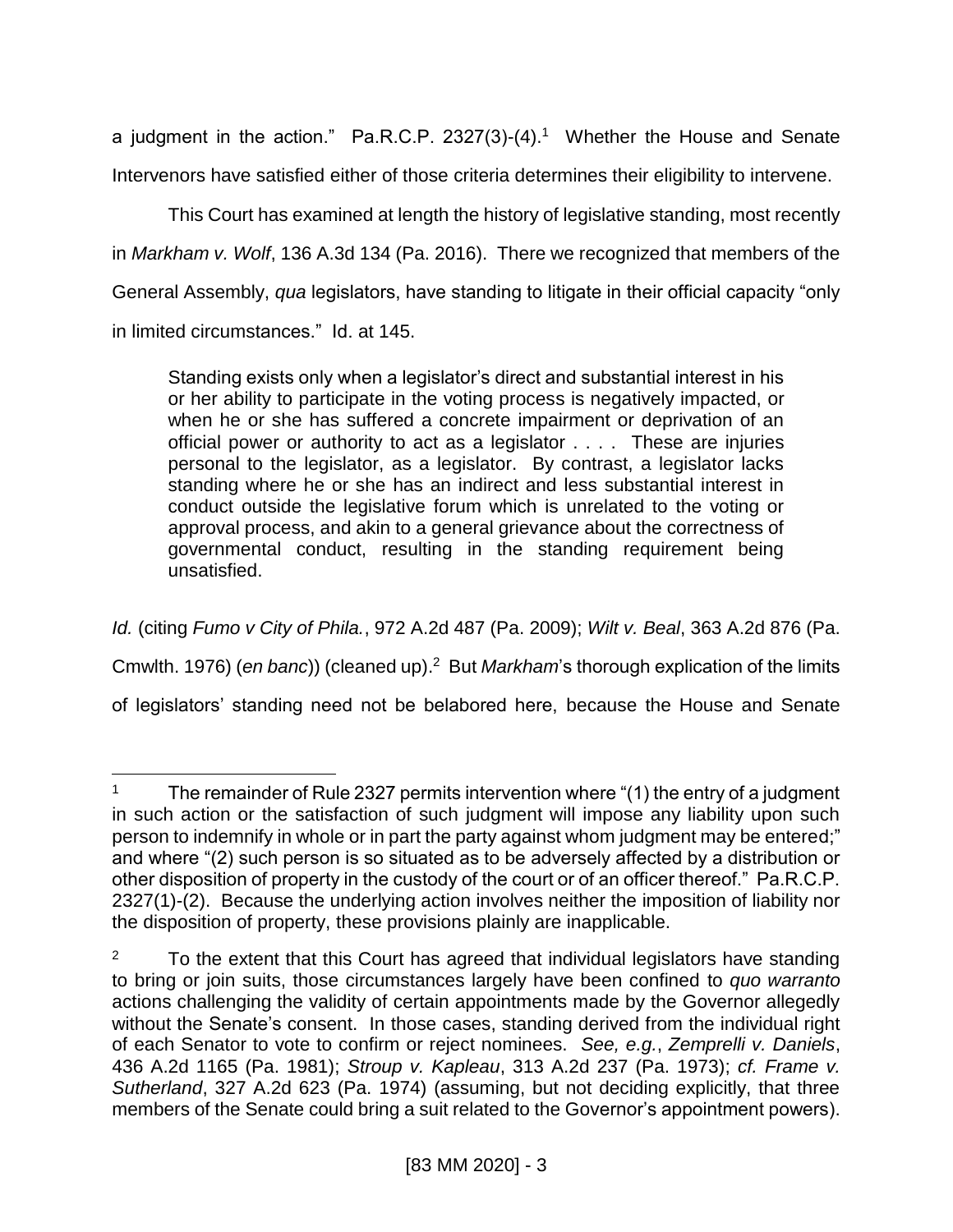Intervenors offer *no* argument that the present circumstances necessitate their intervention.

Since *Markham* was decided, the Supreme Court of the United States has had occasion to consider—and reject—the notion that a single chamber of a bicameral legislature has standing to intervene in defense of a state law. In *Virginia House of Delegates v. Bethune-Hill*, 587 U.S. \_\_\_, 139 S.Ct. 1945 (2019), the Court considered an appeal brought by the Virginia House and its Speaker as intervenors in defense of Virginia's legislative districts—nearly a dozen of which had been struck down by a threejudge District Court as racial gerrymanders in violation of the Fourteenth Amendment's Equal Protection Clause—after the Commonwealth declined to appeal the decision. *Id.* at 1949-50. The Supreme Court held that the Virginia House, "as a single chamber of a bicameral legislature, ha[d] no standing to appeal the invalidation of the redistricting plan separately from the State of which it is a part." *Id.* at 1950.

Central to the Court's decision was the intervenors' inability to "independently demonstrate standing." *Id.* at 1951. Although a State may "designate agents to represent it in federal court," *id.* (quoting *Hollingsworth v. Perry*, 570 U.S. 693, 710 (2013)), the Commonwealth had not so designated the lower chamber of its General Assembly in the matter. *Compare id.* at 1952 ("Virginia has thus chosen to speak as a sovereign entity with a single voice."), *with Karcher v. May*, 484 U.S. 72, 82 (1987) (concluding without extensive explanation that "the New Jersey Legislature had authority under state law to represent the State's interests"). Rejecting the House's assertion that it had "standing in its own right" to pursue the appeal, the Court observed that it had

never held that a judicial decision invalidating a state law as unconstitutional inflicts a discrete, cognizable injury on each organ of government that participated in the law's passage. The Court's precedent thus lends no support for the notion that one House of a bicameral legislature, resting solely on its role in the legislative process, may appeal on its own behalf a judgment invalidating a state enactment.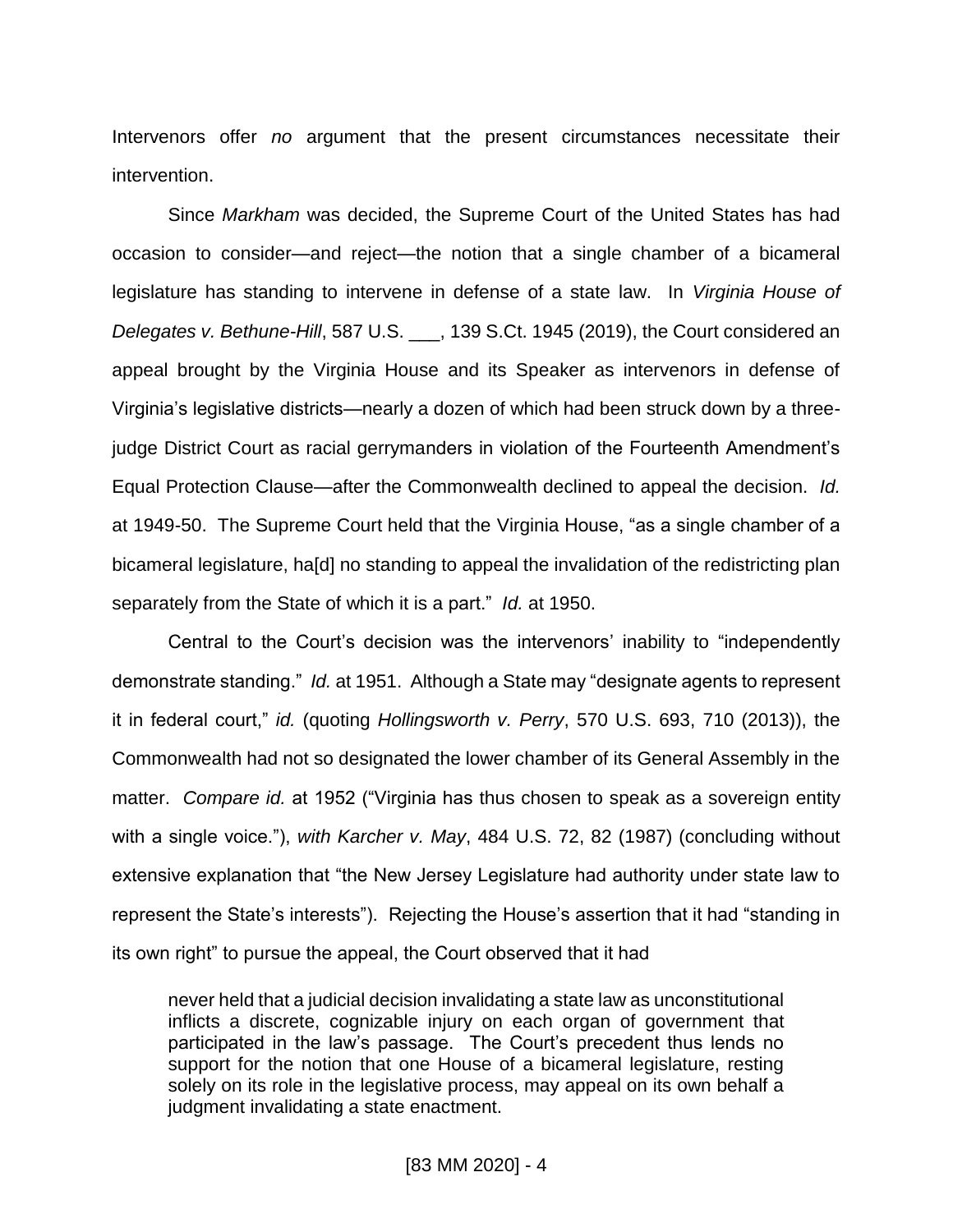*Bethune-Hill*, 139 S.Ct. at 1953. Because the Virginia Constitution "allocate[d] redistricting authority to the 'General Assembly,' of which the House constitute[d] only a part," *id.*, the fact that each chamber independently voted to adopt Virginia's legislative districts following the 2010 decennial census was irrelevant to standing considerations.

Significantly, the Court distinguished the Virginia House's situation from that of the Arizona Legislature in *Arizona State Legislature v. Arizona Independent Redistricting Commission*, 576 U.S. \_\_\_, 135 S.Ct. 2652 (2015), "in which the Court recognized the standing of the Arizona House and Senate—*acting together*—to challenge a referendum that gave redistricting authority to an independent commission, thereby allegedly usurping the legislature's authority . . . over congressional redistricting." *Bethune-Hill*, 139 S.Ct. at 1953 (emphasis in original). Thus, "[j]ust as individual members lack standing to assert the institutional interests of a legislature," *id.* at 1953 (citing *Raines v. Byrd*, 521 U.S. 811, 829 (1997) (holding that individual Members of Congress lacked standing to challenge the Line Item Veto Act)), the Court concluded that "a single House of a bicameral legislature lacks capacity to assert interests belonging to the legislature as a whole." *Id.* at 1953-54.

This Court previously has found the federal courts' decisions on prudential standing in the context of legislative interests to be "helpful." *Fumo*, 972 A.2d at 500 n.5; *see id.* at 500 (citing *Common Cause of Pa. v. Pennsylvania*, 558 F.3d 249, 253 (3d Cir. 2009) (rejecting Pennsylvania legislators' standing to challenge "increased salaries for state legislators" and others pursuant to "the General Assembly's enactment of Act 44 [of 2005] in a sleight-of-hand manner during the dead of night")). Although *Bethune-Hill* does not bind this Court, I find it persuasive. As in *Bethune-Hill*, it appears that there is no independent statutory authorization for the General Assembly to intervene here, let alone